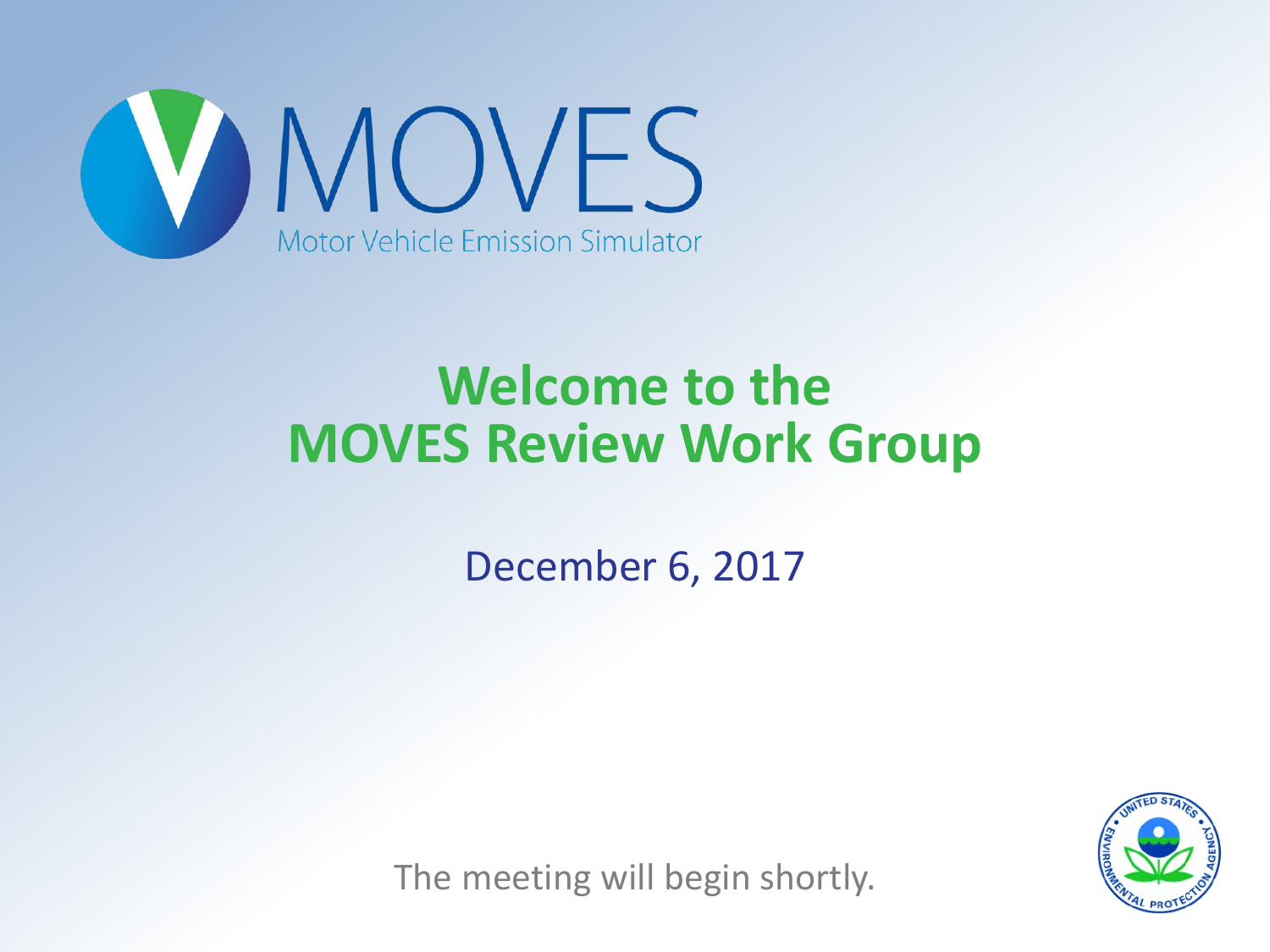## **Meeting Agenda**

- Welcome from the Chairs
- Announcements
- Member Roll Call
- **Presentations** 
	- 1. Update of Engine Categories, Emission Rates, and Speciation Profiles for Tier-4 Nonroad Compression Ignition Engines
	- 2. Draft Tool to Model Ramps in Project Scale
	- 3. Recommended Updates to MOVES Heavy-Duty Source Masses Using VTRIS Data
	- 4. Recommended Updates to MY 2010+ Heavy-Duty Vehicles: Fixed Mass Factor and Diesel Particulate Matter Rates
	- 5. Coordinating Research Council 2017 and 2018 MOVES related Projects
- Future Meetings / Wrap-up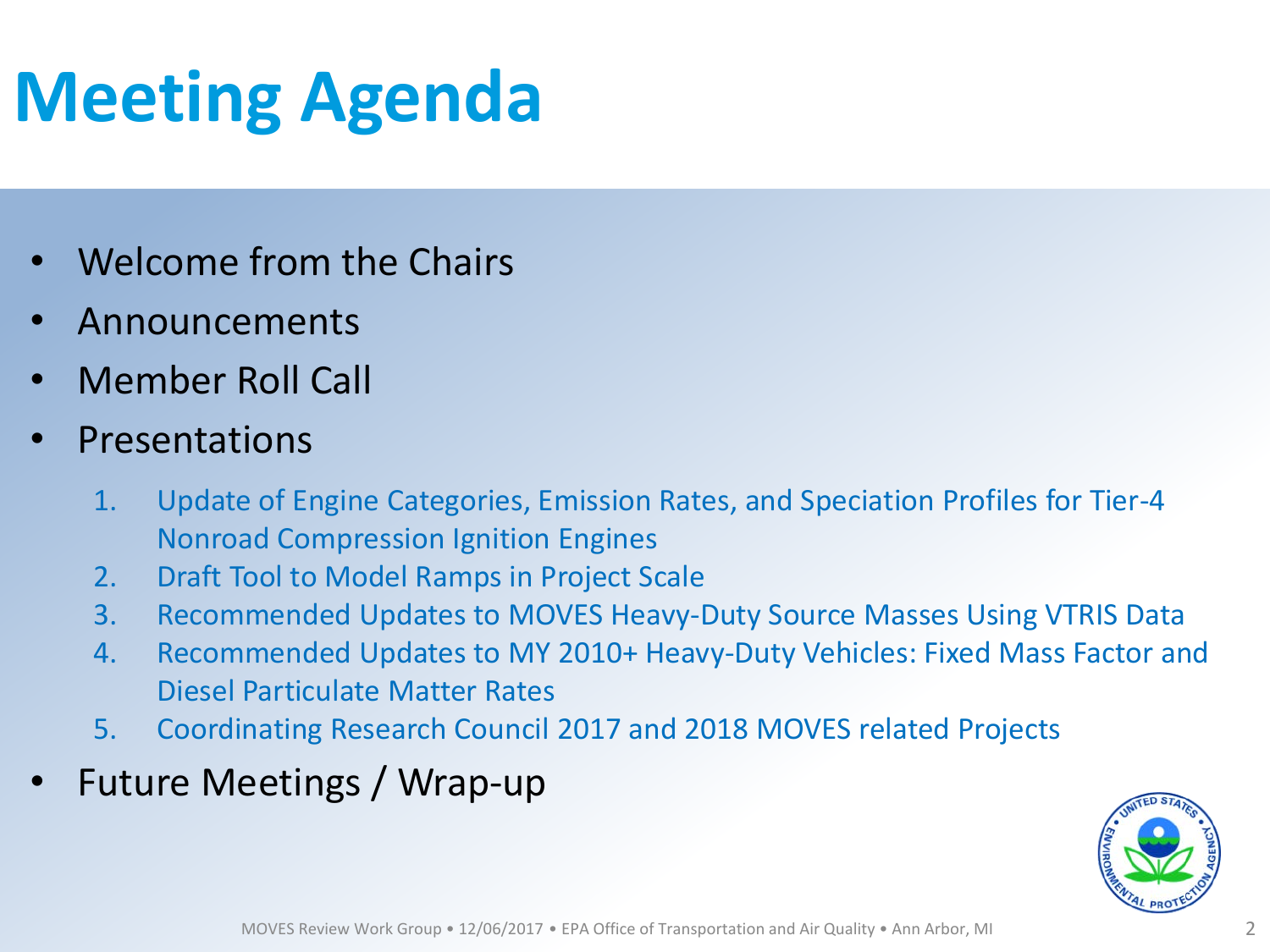## **Announcements**

- Please type your name and affiliation in the Chat window. To ask a question or make a statement, please raise your hand via Adobe Connect.
- State your name when speaking, so that the contractor can attribute comments correctly. When not speaking, please **keep your phone on mute.**
- Prior to posting on the work group website, draft meeting minutes will be distributed to work group members for review
- Additional questions about the technical content contained in today's presentations should be sent to Sarah Roberts [\(Roberts.Sarah@epa.gov\)](mailto:Roberts.Sarah@epa.gov) by **January 17, 2018**
- EPA has been working on updating MOVES Technical Reports to reflect many of the expected model updates presented to the Work Group. Upon completion of the peer review process, the updated MOVES Technical Reports will be made available for review by Work Group members.